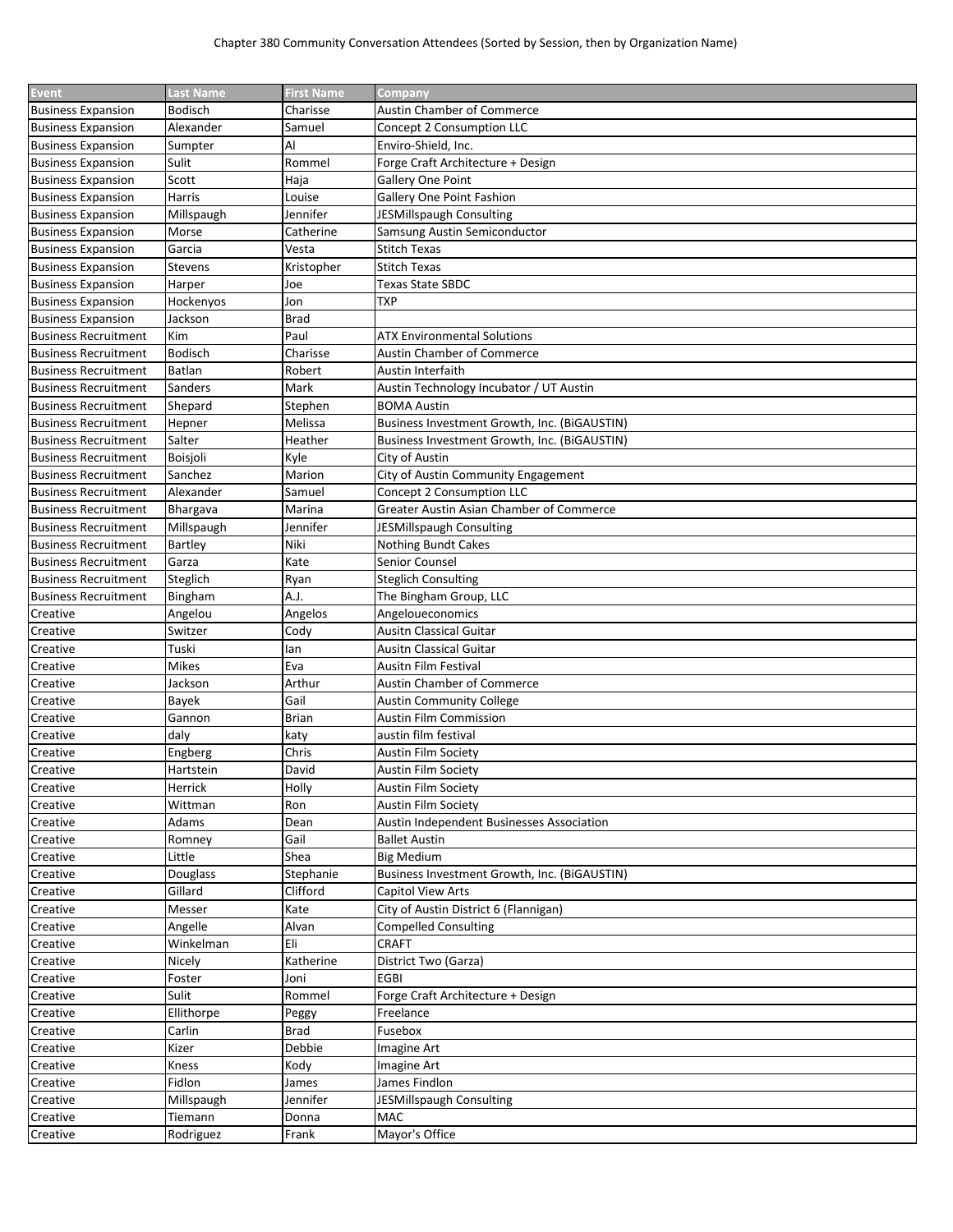| Paloma<br>Mexic-Arte Museum<br>Mayorga<br>Ordaz<br>Luis<br>Proiecto Teatro<br>Rachel<br>Salvage Vanguard Theater<br>Long<br>Billy<br>Spectrum Theatre Company<br>Harden<br>Texas Accountants and Lawyers for the Arts<br>McCain<br>Alissa<br><b>Texas Film Commission</b><br>Kim<br>LeBlanc<br>Texas Film Commission, Office of the Governor<br>Ashley<br>Lindsey<br>Kingpetcharat<br>Stephanie<br>The Contemporary Austin<br>Creative<br>Kick Off<br>Taylor<br>Alexis<br>3 Day Startup<br>Kick Off<br><b>AIA Austin</b><br>Spencer<br>Ingrid<br>Kick Off<br>Rebecca<br>AIBA<br>Melancon<br>Kick Off<br>Ed<br>ARMA<br>Latson<br>Kick Off<br>Jade<br>Walker<br>Art Alliance Austin<br>Kick Off<br><b>ATD</b><br>Chan<br>Tien-Tien<br>Kick Off<br>Kim<br>Paul<br>ATX Environmental Solutions, LLC<br>Kick Off<br>Cannon<br>Tina<br><b>Austin Chamber</b><br>Kick Off<br>Austin Chamber of Commerce<br><b>Bodisch</b><br>Charisse<br>Kick Off<br>Tuski<br><b>Austin Classical Guitar</b><br>lan<br>Kick Off<br>Riehl<br>Gretchen<br><b>Austin Community College</b><br>Kick Off<br>Diaz<br>Annemarie<br><b>Austin Energy</b><br>Austin Film Commission<br>Kick Off<br>Gannon<br>Brian<br>Kick Off<br>austin film festival<br>mikes<br>eva<br>Kick Off<br>Chris<br>Engberg<br><b>Austin Film Society</b><br>Kick Off<br>Gierbolini<br>Edgar<br>Austin Gay & Lesbian Chamber of Commerce<br>Kick Off<br>Anderson<br>Greg<br><b>Austin Habitat for Humanity</b><br>Kick Off<br><b>Bob</b><br>Batlan<br>Austin Interfaith<br>Kick Off<br>Kathleen<br>Austin Interfaith<br>Davis<br>Kick Off<br>Coleman<br>BiNi<br>Austin ISD<br>Kick Off<br>Smith<br><b>Austin Revitalization Authority</b><br>Greg<br>Kick Off<br>Jacobson<br>Mitch<br>Austin Technology Incubator<br>Kick Off<br>Price<br>Austin/Travis County Reentry Roundtable<br>Annette<br>Kick Off<br><b>AYC</b><br>Glazer<br>Matt<br>Kick Off<br><b>BCL of Texas</b><br>marshall<br>brian<br>Kick Off<br>Little<br>Shea<br><b>Big Medium</b><br>Kick Off<br><b>BOMA Austin</b><br>Shepard<br>Stephen<br>Kick Off<br>Melissa<br>Business Investment Growth, Inc. (BiGAUSTIN)<br>Hepner<br>Kick Off<br>Rhone<br>Stacy<br>Business Investment Growth, Inc. (BiGAUSTIN)<br>Kick Off<br>Chris<br>CAPCOG<br>Schreck<br>Kick Off<br>Schmidt<br>Fred<br>Capital Factory<br>Jackobs<br>Steve<br>Capital IDEA<br>Charles<br>Heimsath<br>Capitol Market Research<br>Kick Off<br>Gillard<br>Clifford<br>Capitol View Arts<br>CEO<br>Marina<br>Bhargava<br>Colony Park Neighborhood Association<br>Barbara<br>Scott<br><b>Compelled Consulting</b><br>Angelle<br>Alvan<br>Concept 2 Consumption LLC<br>Samuel<br>Alexander<br>Eli<br><b>CRAFT</b><br>Winkelman<br>Kate<br>District 2<br>Garza<br>McIver<br><b>DMA Development Company</b><br>Diana<br>Moffett<br>Jenell<br>Downtown Austin Alliance<br>Mandi<br>Downtown Austin Alliance<br>Thomas<br>Ryan<br>Krogstall (sp?)<br><b>DPR Construction</b><br><b>EGBI</b><br>Boeta<br>Barbra<br>Chatmon-Thomas<br>Socar<br><b>Elegant Estates by Auction</b><br>Ellithorpe<br>Peggy<br>Freelance<br>Carlin<br>Brad<br>Fusbeox<br>Scott<br>Haja<br>Gallery One Point<br>Kick Off<br>Harris<br>Louise<br>Gallery One Point Fashion<br>Kick Off<br>Lisa<br><b>Ground Floor Theatre</b><br>Scheps<br>Hatbox: A Modern Haberdashery | <b>Event</b> | <b>Last Name</b> | <b>First Name</b> | Company |
|-------------------------------------------------------------------------------------------------------------------------------------------------------------------------------------------------------------------------------------------------------------------------------------------------------------------------------------------------------------------------------------------------------------------------------------------------------------------------------------------------------------------------------------------------------------------------------------------------------------------------------------------------------------------------------------------------------------------------------------------------------------------------------------------------------------------------------------------------------------------------------------------------------------------------------------------------------------------------------------------------------------------------------------------------------------------------------------------------------------------------------------------------------------------------------------------------------------------------------------------------------------------------------------------------------------------------------------------------------------------------------------------------------------------------------------------------------------------------------------------------------------------------------------------------------------------------------------------------------------------------------------------------------------------------------------------------------------------------------------------------------------------------------------------------------------------------------------------------------------------------------------------------------------------------------------------------------------------------------------------------------------------------------------------------------------------------------------------------------------------------------------------------------------------------------------------------------------------------------------------------------------------------------------------------------------------------------------------------------------------------------------------------------------------------------------------------------------------------------------------------------------------------------------------------------------------------------------------------------------------------------------------------------------------------------------------------------------------------------------------------------------------------------------------------------------------------------------------------------------------------------------------------------------------------------------------------------------------------------------------------------------------------------------------------------------------------------------------------------------------------------------------------------------------------------------------------------------------------------------------------------------------------------------------------------------------|--------------|------------------|-------------------|---------|
|                                                                                                                                                                                                                                                                                                                                                                                                                                                                                                                                                                                                                                                                                                                                                                                                                                                                                                                                                                                                                                                                                                                                                                                                                                                                                                                                                                                                                                                                                                                                                                                                                                                                                                                                                                                                                                                                                                                                                                                                                                                                                                                                                                                                                                                                                                                                                                                                                                                                                                                                                                                                                                                                                                                                                                                                                                                                                                                                                                                                                                                                                                                                                                                                                                                                                                                   | Creative     |                  |                   |         |
|                                                                                                                                                                                                                                                                                                                                                                                                                                                                                                                                                                                                                                                                                                                                                                                                                                                                                                                                                                                                                                                                                                                                                                                                                                                                                                                                                                                                                                                                                                                                                                                                                                                                                                                                                                                                                                                                                                                                                                                                                                                                                                                                                                                                                                                                                                                                                                                                                                                                                                                                                                                                                                                                                                                                                                                                                                                                                                                                                                                                                                                                                                                                                                                                                                                                                                                   | Creative     |                  |                   |         |
|                                                                                                                                                                                                                                                                                                                                                                                                                                                                                                                                                                                                                                                                                                                                                                                                                                                                                                                                                                                                                                                                                                                                                                                                                                                                                                                                                                                                                                                                                                                                                                                                                                                                                                                                                                                                                                                                                                                                                                                                                                                                                                                                                                                                                                                                                                                                                                                                                                                                                                                                                                                                                                                                                                                                                                                                                                                                                                                                                                                                                                                                                                                                                                                                                                                                                                                   | Creative     |                  |                   |         |
|                                                                                                                                                                                                                                                                                                                                                                                                                                                                                                                                                                                                                                                                                                                                                                                                                                                                                                                                                                                                                                                                                                                                                                                                                                                                                                                                                                                                                                                                                                                                                                                                                                                                                                                                                                                                                                                                                                                                                                                                                                                                                                                                                                                                                                                                                                                                                                                                                                                                                                                                                                                                                                                                                                                                                                                                                                                                                                                                                                                                                                                                                                                                                                                                                                                                                                                   | Creative     |                  |                   |         |
|                                                                                                                                                                                                                                                                                                                                                                                                                                                                                                                                                                                                                                                                                                                                                                                                                                                                                                                                                                                                                                                                                                                                                                                                                                                                                                                                                                                                                                                                                                                                                                                                                                                                                                                                                                                                                                                                                                                                                                                                                                                                                                                                                                                                                                                                                                                                                                                                                                                                                                                                                                                                                                                                                                                                                                                                                                                                                                                                                                                                                                                                                                                                                                                                                                                                                                                   | Creative     |                  |                   |         |
|                                                                                                                                                                                                                                                                                                                                                                                                                                                                                                                                                                                                                                                                                                                                                                                                                                                                                                                                                                                                                                                                                                                                                                                                                                                                                                                                                                                                                                                                                                                                                                                                                                                                                                                                                                                                                                                                                                                                                                                                                                                                                                                                                                                                                                                                                                                                                                                                                                                                                                                                                                                                                                                                                                                                                                                                                                                                                                                                                                                                                                                                                                                                                                                                                                                                                                                   | Creative     |                  |                   |         |
|                                                                                                                                                                                                                                                                                                                                                                                                                                                                                                                                                                                                                                                                                                                                                                                                                                                                                                                                                                                                                                                                                                                                                                                                                                                                                                                                                                                                                                                                                                                                                                                                                                                                                                                                                                                                                                                                                                                                                                                                                                                                                                                                                                                                                                                                                                                                                                                                                                                                                                                                                                                                                                                                                                                                                                                                                                                                                                                                                                                                                                                                                                                                                                                                                                                                                                                   | Creative     |                  |                   |         |
|                                                                                                                                                                                                                                                                                                                                                                                                                                                                                                                                                                                                                                                                                                                                                                                                                                                                                                                                                                                                                                                                                                                                                                                                                                                                                                                                                                                                                                                                                                                                                                                                                                                                                                                                                                                                                                                                                                                                                                                                                                                                                                                                                                                                                                                                                                                                                                                                                                                                                                                                                                                                                                                                                                                                                                                                                                                                                                                                                                                                                                                                                                                                                                                                                                                                                                                   |              |                  |                   |         |
|                                                                                                                                                                                                                                                                                                                                                                                                                                                                                                                                                                                                                                                                                                                                                                                                                                                                                                                                                                                                                                                                                                                                                                                                                                                                                                                                                                                                                                                                                                                                                                                                                                                                                                                                                                                                                                                                                                                                                                                                                                                                                                                                                                                                                                                                                                                                                                                                                                                                                                                                                                                                                                                                                                                                                                                                                                                                                                                                                                                                                                                                                                                                                                                                                                                                                                                   |              |                  |                   |         |
|                                                                                                                                                                                                                                                                                                                                                                                                                                                                                                                                                                                                                                                                                                                                                                                                                                                                                                                                                                                                                                                                                                                                                                                                                                                                                                                                                                                                                                                                                                                                                                                                                                                                                                                                                                                                                                                                                                                                                                                                                                                                                                                                                                                                                                                                                                                                                                                                                                                                                                                                                                                                                                                                                                                                                                                                                                                                                                                                                                                                                                                                                                                                                                                                                                                                                                                   |              |                  |                   |         |
|                                                                                                                                                                                                                                                                                                                                                                                                                                                                                                                                                                                                                                                                                                                                                                                                                                                                                                                                                                                                                                                                                                                                                                                                                                                                                                                                                                                                                                                                                                                                                                                                                                                                                                                                                                                                                                                                                                                                                                                                                                                                                                                                                                                                                                                                                                                                                                                                                                                                                                                                                                                                                                                                                                                                                                                                                                                                                                                                                                                                                                                                                                                                                                                                                                                                                                                   |              |                  |                   |         |
|                                                                                                                                                                                                                                                                                                                                                                                                                                                                                                                                                                                                                                                                                                                                                                                                                                                                                                                                                                                                                                                                                                                                                                                                                                                                                                                                                                                                                                                                                                                                                                                                                                                                                                                                                                                                                                                                                                                                                                                                                                                                                                                                                                                                                                                                                                                                                                                                                                                                                                                                                                                                                                                                                                                                                                                                                                                                                                                                                                                                                                                                                                                                                                                                                                                                                                                   |              |                  |                   |         |
|                                                                                                                                                                                                                                                                                                                                                                                                                                                                                                                                                                                                                                                                                                                                                                                                                                                                                                                                                                                                                                                                                                                                                                                                                                                                                                                                                                                                                                                                                                                                                                                                                                                                                                                                                                                                                                                                                                                                                                                                                                                                                                                                                                                                                                                                                                                                                                                                                                                                                                                                                                                                                                                                                                                                                                                                                                                                                                                                                                                                                                                                                                                                                                                                                                                                                                                   |              |                  |                   |         |
|                                                                                                                                                                                                                                                                                                                                                                                                                                                                                                                                                                                                                                                                                                                                                                                                                                                                                                                                                                                                                                                                                                                                                                                                                                                                                                                                                                                                                                                                                                                                                                                                                                                                                                                                                                                                                                                                                                                                                                                                                                                                                                                                                                                                                                                                                                                                                                                                                                                                                                                                                                                                                                                                                                                                                                                                                                                                                                                                                                                                                                                                                                                                                                                                                                                                                                                   |              |                  |                   |         |
|                                                                                                                                                                                                                                                                                                                                                                                                                                                                                                                                                                                                                                                                                                                                                                                                                                                                                                                                                                                                                                                                                                                                                                                                                                                                                                                                                                                                                                                                                                                                                                                                                                                                                                                                                                                                                                                                                                                                                                                                                                                                                                                                                                                                                                                                                                                                                                                                                                                                                                                                                                                                                                                                                                                                                                                                                                                                                                                                                                                                                                                                                                                                                                                                                                                                                                                   |              |                  |                   |         |
|                                                                                                                                                                                                                                                                                                                                                                                                                                                                                                                                                                                                                                                                                                                                                                                                                                                                                                                                                                                                                                                                                                                                                                                                                                                                                                                                                                                                                                                                                                                                                                                                                                                                                                                                                                                                                                                                                                                                                                                                                                                                                                                                                                                                                                                                                                                                                                                                                                                                                                                                                                                                                                                                                                                                                                                                                                                                                                                                                                                                                                                                                                                                                                                                                                                                                                                   |              |                  |                   |         |
|                                                                                                                                                                                                                                                                                                                                                                                                                                                                                                                                                                                                                                                                                                                                                                                                                                                                                                                                                                                                                                                                                                                                                                                                                                                                                                                                                                                                                                                                                                                                                                                                                                                                                                                                                                                                                                                                                                                                                                                                                                                                                                                                                                                                                                                                                                                                                                                                                                                                                                                                                                                                                                                                                                                                                                                                                                                                                                                                                                                                                                                                                                                                                                                                                                                                                                                   |              |                  |                   |         |
|                                                                                                                                                                                                                                                                                                                                                                                                                                                                                                                                                                                                                                                                                                                                                                                                                                                                                                                                                                                                                                                                                                                                                                                                                                                                                                                                                                                                                                                                                                                                                                                                                                                                                                                                                                                                                                                                                                                                                                                                                                                                                                                                                                                                                                                                                                                                                                                                                                                                                                                                                                                                                                                                                                                                                                                                                                                                                                                                                                                                                                                                                                                                                                                                                                                                                                                   |              |                  |                   |         |
|                                                                                                                                                                                                                                                                                                                                                                                                                                                                                                                                                                                                                                                                                                                                                                                                                                                                                                                                                                                                                                                                                                                                                                                                                                                                                                                                                                                                                                                                                                                                                                                                                                                                                                                                                                                                                                                                                                                                                                                                                                                                                                                                                                                                                                                                                                                                                                                                                                                                                                                                                                                                                                                                                                                                                                                                                                                                                                                                                                                                                                                                                                                                                                                                                                                                                                                   |              |                  |                   |         |
|                                                                                                                                                                                                                                                                                                                                                                                                                                                                                                                                                                                                                                                                                                                                                                                                                                                                                                                                                                                                                                                                                                                                                                                                                                                                                                                                                                                                                                                                                                                                                                                                                                                                                                                                                                                                                                                                                                                                                                                                                                                                                                                                                                                                                                                                                                                                                                                                                                                                                                                                                                                                                                                                                                                                                                                                                                                                                                                                                                                                                                                                                                                                                                                                                                                                                                                   |              |                  |                   |         |
|                                                                                                                                                                                                                                                                                                                                                                                                                                                                                                                                                                                                                                                                                                                                                                                                                                                                                                                                                                                                                                                                                                                                                                                                                                                                                                                                                                                                                                                                                                                                                                                                                                                                                                                                                                                                                                                                                                                                                                                                                                                                                                                                                                                                                                                                                                                                                                                                                                                                                                                                                                                                                                                                                                                                                                                                                                                                                                                                                                                                                                                                                                                                                                                                                                                                                                                   |              |                  |                   |         |
|                                                                                                                                                                                                                                                                                                                                                                                                                                                                                                                                                                                                                                                                                                                                                                                                                                                                                                                                                                                                                                                                                                                                                                                                                                                                                                                                                                                                                                                                                                                                                                                                                                                                                                                                                                                                                                                                                                                                                                                                                                                                                                                                                                                                                                                                                                                                                                                                                                                                                                                                                                                                                                                                                                                                                                                                                                                                                                                                                                                                                                                                                                                                                                                                                                                                                                                   |              |                  |                   |         |
|                                                                                                                                                                                                                                                                                                                                                                                                                                                                                                                                                                                                                                                                                                                                                                                                                                                                                                                                                                                                                                                                                                                                                                                                                                                                                                                                                                                                                                                                                                                                                                                                                                                                                                                                                                                                                                                                                                                                                                                                                                                                                                                                                                                                                                                                                                                                                                                                                                                                                                                                                                                                                                                                                                                                                                                                                                                                                                                                                                                                                                                                                                                                                                                                                                                                                                                   |              |                  |                   |         |
|                                                                                                                                                                                                                                                                                                                                                                                                                                                                                                                                                                                                                                                                                                                                                                                                                                                                                                                                                                                                                                                                                                                                                                                                                                                                                                                                                                                                                                                                                                                                                                                                                                                                                                                                                                                                                                                                                                                                                                                                                                                                                                                                                                                                                                                                                                                                                                                                                                                                                                                                                                                                                                                                                                                                                                                                                                                                                                                                                                                                                                                                                                                                                                                                                                                                                                                   |              |                  |                   |         |
|                                                                                                                                                                                                                                                                                                                                                                                                                                                                                                                                                                                                                                                                                                                                                                                                                                                                                                                                                                                                                                                                                                                                                                                                                                                                                                                                                                                                                                                                                                                                                                                                                                                                                                                                                                                                                                                                                                                                                                                                                                                                                                                                                                                                                                                                                                                                                                                                                                                                                                                                                                                                                                                                                                                                                                                                                                                                                                                                                                                                                                                                                                                                                                                                                                                                                                                   |              |                  |                   |         |
|                                                                                                                                                                                                                                                                                                                                                                                                                                                                                                                                                                                                                                                                                                                                                                                                                                                                                                                                                                                                                                                                                                                                                                                                                                                                                                                                                                                                                                                                                                                                                                                                                                                                                                                                                                                                                                                                                                                                                                                                                                                                                                                                                                                                                                                                                                                                                                                                                                                                                                                                                                                                                                                                                                                                                                                                                                                                                                                                                                                                                                                                                                                                                                                                                                                                                                                   |              |                  |                   |         |
|                                                                                                                                                                                                                                                                                                                                                                                                                                                                                                                                                                                                                                                                                                                                                                                                                                                                                                                                                                                                                                                                                                                                                                                                                                                                                                                                                                                                                                                                                                                                                                                                                                                                                                                                                                                                                                                                                                                                                                                                                                                                                                                                                                                                                                                                                                                                                                                                                                                                                                                                                                                                                                                                                                                                                                                                                                                                                                                                                                                                                                                                                                                                                                                                                                                                                                                   |              |                  |                   |         |
|                                                                                                                                                                                                                                                                                                                                                                                                                                                                                                                                                                                                                                                                                                                                                                                                                                                                                                                                                                                                                                                                                                                                                                                                                                                                                                                                                                                                                                                                                                                                                                                                                                                                                                                                                                                                                                                                                                                                                                                                                                                                                                                                                                                                                                                                                                                                                                                                                                                                                                                                                                                                                                                                                                                                                                                                                                                                                                                                                                                                                                                                                                                                                                                                                                                                                                                   |              |                  |                   |         |
|                                                                                                                                                                                                                                                                                                                                                                                                                                                                                                                                                                                                                                                                                                                                                                                                                                                                                                                                                                                                                                                                                                                                                                                                                                                                                                                                                                                                                                                                                                                                                                                                                                                                                                                                                                                                                                                                                                                                                                                                                                                                                                                                                                                                                                                                                                                                                                                                                                                                                                                                                                                                                                                                                                                                                                                                                                                                                                                                                                                                                                                                                                                                                                                                                                                                                                                   |              |                  |                   |         |
|                                                                                                                                                                                                                                                                                                                                                                                                                                                                                                                                                                                                                                                                                                                                                                                                                                                                                                                                                                                                                                                                                                                                                                                                                                                                                                                                                                                                                                                                                                                                                                                                                                                                                                                                                                                                                                                                                                                                                                                                                                                                                                                                                                                                                                                                                                                                                                                                                                                                                                                                                                                                                                                                                                                                                                                                                                                                                                                                                                                                                                                                                                                                                                                                                                                                                                                   |              |                  |                   |         |
|                                                                                                                                                                                                                                                                                                                                                                                                                                                                                                                                                                                                                                                                                                                                                                                                                                                                                                                                                                                                                                                                                                                                                                                                                                                                                                                                                                                                                                                                                                                                                                                                                                                                                                                                                                                                                                                                                                                                                                                                                                                                                                                                                                                                                                                                                                                                                                                                                                                                                                                                                                                                                                                                                                                                                                                                                                                                                                                                                                                                                                                                                                                                                                                                                                                                                                                   |              |                  |                   |         |
|                                                                                                                                                                                                                                                                                                                                                                                                                                                                                                                                                                                                                                                                                                                                                                                                                                                                                                                                                                                                                                                                                                                                                                                                                                                                                                                                                                                                                                                                                                                                                                                                                                                                                                                                                                                                                                                                                                                                                                                                                                                                                                                                                                                                                                                                                                                                                                                                                                                                                                                                                                                                                                                                                                                                                                                                                                                                                                                                                                                                                                                                                                                                                                                                                                                                                                                   |              |                  |                   |         |
|                                                                                                                                                                                                                                                                                                                                                                                                                                                                                                                                                                                                                                                                                                                                                                                                                                                                                                                                                                                                                                                                                                                                                                                                                                                                                                                                                                                                                                                                                                                                                                                                                                                                                                                                                                                                                                                                                                                                                                                                                                                                                                                                                                                                                                                                                                                                                                                                                                                                                                                                                                                                                                                                                                                                                                                                                                                                                                                                                                                                                                                                                                                                                                                                                                                                                                                   |              |                  |                   |         |
|                                                                                                                                                                                                                                                                                                                                                                                                                                                                                                                                                                                                                                                                                                                                                                                                                                                                                                                                                                                                                                                                                                                                                                                                                                                                                                                                                                                                                                                                                                                                                                                                                                                                                                                                                                                                                                                                                                                                                                                                                                                                                                                                                                                                                                                                                                                                                                                                                                                                                                                                                                                                                                                                                                                                                                                                                                                                                                                                                                                                                                                                                                                                                                                                                                                                                                                   |              |                  |                   |         |
|                                                                                                                                                                                                                                                                                                                                                                                                                                                                                                                                                                                                                                                                                                                                                                                                                                                                                                                                                                                                                                                                                                                                                                                                                                                                                                                                                                                                                                                                                                                                                                                                                                                                                                                                                                                                                                                                                                                                                                                                                                                                                                                                                                                                                                                                                                                                                                                                                                                                                                                                                                                                                                                                                                                                                                                                                                                                                                                                                                                                                                                                                                                                                                                                                                                                                                                   |              |                  |                   |         |
|                                                                                                                                                                                                                                                                                                                                                                                                                                                                                                                                                                                                                                                                                                                                                                                                                                                                                                                                                                                                                                                                                                                                                                                                                                                                                                                                                                                                                                                                                                                                                                                                                                                                                                                                                                                                                                                                                                                                                                                                                                                                                                                                                                                                                                                                                                                                                                                                                                                                                                                                                                                                                                                                                                                                                                                                                                                                                                                                                                                                                                                                                                                                                                                                                                                                                                                   |              |                  |                   |         |
|                                                                                                                                                                                                                                                                                                                                                                                                                                                                                                                                                                                                                                                                                                                                                                                                                                                                                                                                                                                                                                                                                                                                                                                                                                                                                                                                                                                                                                                                                                                                                                                                                                                                                                                                                                                                                                                                                                                                                                                                                                                                                                                                                                                                                                                                                                                                                                                                                                                                                                                                                                                                                                                                                                                                                                                                                                                                                                                                                                                                                                                                                                                                                                                                                                                                                                                   |              |                  |                   |         |
|                                                                                                                                                                                                                                                                                                                                                                                                                                                                                                                                                                                                                                                                                                                                                                                                                                                                                                                                                                                                                                                                                                                                                                                                                                                                                                                                                                                                                                                                                                                                                                                                                                                                                                                                                                                                                                                                                                                                                                                                                                                                                                                                                                                                                                                                                                                                                                                                                                                                                                                                                                                                                                                                                                                                                                                                                                                                                                                                                                                                                                                                                                                                                                                                                                                                                                                   |              |                  |                   |         |
|                                                                                                                                                                                                                                                                                                                                                                                                                                                                                                                                                                                                                                                                                                                                                                                                                                                                                                                                                                                                                                                                                                                                                                                                                                                                                                                                                                                                                                                                                                                                                                                                                                                                                                                                                                                                                                                                                                                                                                                                                                                                                                                                                                                                                                                                                                                                                                                                                                                                                                                                                                                                                                                                                                                                                                                                                                                                                                                                                                                                                                                                                                                                                                                                                                                                                                                   |              |                  |                   |         |
|                                                                                                                                                                                                                                                                                                                                                                                                                                                                                                                                                                                                                                                                                                                                                                                                                                                                                                                                                                                                                                                                                                                                                                                                                                                                                                                                                                                                                                                                                                                                                                                                                                                                                                                                                                                                                                                                                                                                                                                                                                                                                                                                                                                                                                                                                                                                                                                                                                                                                                                                                                                                                                                                                                                                                                                                                                                                                                                                                                                                                                                                                                                                                                                                                                                                                                                   |              |                  |                   |         |
|                                                                                                                                                                                                                                                                                                                                                                                                                                                                                                                                                                                                                                                                                                                                                                                                                                                                                                                                                                                                                                                                                                                                                                                                                                                                                                                                                                                                                                                                                                                                                                                                                                                                                                                                                                                                                                                                                                                                                                                                                                                                                                                                                                                                                                                                                                                                                                                                                                                                                                                                                                                                                                                                                                                                                                                                                                                                                                                                                                                                                                                                                                                                                                                                                                                                                                                   | Kick Off     |                  |                   |         |
|                                                                                                                                                                                                                                                                                                                                                                                                                                                                                                                                                                                                                                                                                                                                                                                                                                                                                                                                                                                                                                                                                                                                                                                                                                                                                                                                                                                                                                                                                                                                                                                                                                                                                                                                                                                                                                                                                                                                                                                                                                                                                                                                                                                                                                                                                                                                                                                                                                                                                                                                                                                                                                                                                                                                                                                                                                                                                                                                                                                                                                                                                                                                                                                                                                                                                                                   | Kick Off     |                  |                   |         |
|                                                                                                                                                                                                                                                                                                                                                                                                                                                                                                                                                                                                                                                                                                                                                                                                                                                                                                                                                                                                                                                                                                                                                                                                                                                                                                                                                                                                                                                                                                                                                                                                                                                                                                                                                                                                                                                                                                                                                                                                                                                                                                                                                                                                                                                                                                                                                                                                                                                                                                                                                                                                                                                                                                                                                                                                                                                                                                                                                                                                                                                                                                                                                                                                                                                                                                                   |              |                  |                   |         |
|                                                                                                                                                                                                                                                                                                                                                                                                                                                                                                                                                                                                                                                                                                                                                                                                                                                                                                                                                                                                                                                                                                                                                                                                                                                                                                                                                                                                                                                                                                                                                                                                                                                                                                                                                                                                                                                                                                                                                                                                                                                                                                                                                                                                                                                                                                                                                                                                                                                                                                                                                                                                                                                                                                                                                                                                                                                                                                                                                                                                                                                                                                                                                                                                                                                                                                                   | Kick Off     |                  |                   |         |
|                                                                                                                                                                                                                                                                                                                                                                                                                                                                                                                                                                                                                                                                                                                                                                                                                                                                                                                                                                                                                                                                                                                                                                                                                                                                                                                                                                                                                                                                                                                                                                                                                                                                                                                                                                                                                                                                                                                                                                                                                                                                                                                                                                                                                                                                                                                                                                                                                                                                                                                                                                                                                                                                                                                                                                                                                                                                                                                                                                                                                                                                                                                                                                                                                                                                                                                   | Kick Off     |                  |                   |         |
|                                                                                                                                                                                                                                                                                                                                                                                                                                                                                                                                                                                                                                                                                                                                                                                                                                                                                                                                                                                                                                                                                                                                                                                                                                                                                                                                                                                                                                                                                                                                                                                                                                                                                                                                                                                                                                                                                                                                                                                                                                                                                                                                                                                                                                                                                                                                                                                                                                                                                                                                                                                                                                                                                                                                                                                                                                                                                                                                                                                                                                                                                                                                                                                                                                                                                                                   | Kick Off     |                  |                   |         |
|                                                                                                                                                                                                                                                                                                                                                                                                                                                                                                                                                                                                                                                                                                                                                                                                                                                                                                                                                                                                                                                                                                                                                                                                                                                                                                                                                                                                                                                                                                                                                                                                                                                                                                                                                                                                                                                                                                                                                                                                                                                                                                                                                                                                                                                                                                                                                                                                                                                                                                                                                                                                                                                                                                                                                                                                                                                                                                                                                                                                                                                                                                                                                                                                                                                                                                                   | Kick Off     |                  |                   |         |
|                                                                                                                                                                                                                                                                                                                                                                                                                                                                                                                                                                                                                                                                                                                                                                                                                                                                                                                                                                                                                                                                                                                                                                                                                                                                                                                                                                                                                                                                                                                                                                                                                                                                                                                                                                                                                                                                                                                                                                                                                                                                                                                                                                                                                                                                                                                                                                                                                                                                                                                                                                                                                                                                                                                                                                                                                                                                                                                                                                                                                                                                                                                                                                                                                                                                                                                   | Kick Off     |                  |                   |         |
|                                                                                                                                                                                                                                                                                                                                                                                                                                                                                                                                                                                                                                                                                                                                                                                                                                                                                                                                                                                                                                                                                                                                                                                                                                                                                                                                                                                                                                                                                                                                                                                                                                                                                                                                                                                                                                                                                                                                                                                                                                                                                                                                                                                                                                                                                                                                                                                                                                                                                                                                                                                                                                                                                                                                                                                                                                                                                                                                                                                                                                                                                                                                                                                                                                                                                                                   | Kick Off     |                  |                   |         |
|                                                                                                                                                                                                                                                                                                                                                                                                                                                                                                                                                                                                                                                                                                                                                                                                                                                                                                                                                                                                                                                                                                                                                                                                                                                                                                                                                                                                                                                                                                                                                                                                                                                                                                                                                                                                                                                                                                                                                                                                                                                                                                                                                                                                                                                                                                                                                                                                                                                                                                                                                                                                                                                                                                                                                                                                                                                                                                                                                                                                                                                                                                                                                                                                                                                                                                                   | Kick Off     |                  |                   |         |
|                                                                                                                                                                                                                                                                                                                                                                                                                                                                                                                                                                                                                                                                                                                                                                                                                                                                                                                                                                                                                                                                                                                                                                                                                                                                                                                                                                                                                                                                                                                                                                                                                                                                                                                                                                                                                                                                                                                                                                                                                                                                                                                                                                                                                                                                                                                                                                                                                                                                                                                                                                                                                                                                                                                                                                                                                                                                                                                                                                                                                                                                                                                                                                                                                                                                                                                   | Kick Off     |                  |                   |         |
|                                                                                                                                                                                                                                                                                                                                                                                                                                                                                                                                                                                                                                                                                                                                                                                                                                                                                                                                                                                                                                                                                                                                                                                                                                                                                                                                                                                                                                                                                                                                                                                                                                                                                                                                                                                                                                                                                                                                                                                                                                                                                                                                                                                                                                                                                                                                                                                                                                                                                                                                                                                                                                                                                                                                                                                                                                                                                                                                                                                                                                                                                                                                                                                                                                                                                                                   | Kick Off     |                  |                   |         |
|                                                                                                                                                                                                                                                                                                                                                                                                                                                                                                                                                                                                                                                                                                                                                                                                                                                                                                                                                                                                                                                                                                                                                                                                                                                                                                                                                                                                                                                                                                                                                                                                                                                                                                                                                                                                                                                                                                                                                                                                                                                                                                                                                                                                                                                                                                                                                                                                                                                                                                                                                                                                                                                                                                                                                                                                                                                                                                                                                                                                                                                                                                                                                                                                                                                                                                                   | Kick Off     |                  |                   |         |
|                                                                                                                                                                                                                                                                                                                                                                                                                                                                                                                                                                                                                                                                                                                                                                                                                                                                                                                                                                                                                                                                                                                                                                                                                                                                                                                                                                                                                                                                                                                                                                                                                                                                                                                                                                                                                                                                                                                                                                                                                                                                                                                                                                                                                                                                                                                                                                                                                                                                                                                                                                                                                                                                                                                                                                                                                                                                                                                                                                                                                                                                                                                                                                                                                                                                                                                   | Kick Off     |                  |                   |         |
|                                                                                                                                                                                                                                                                                                                                                                                                                                                                                                                                                                                                                                                                                                                                                                                                                                                                                                                                                                                                                                                                                                                                                                                                                                                                                                                                                                                                                                                                                                                                                                                                                                                                                                                                                                                                                                                                                                                                                                                                                                                                                                                                                                                                                                                                                                                                                                                                                                                                                                                                                                                                                                                                                                                                                                                                                                                                                                                                                                                                                                                                                                                                                                                                                                                                                                                   | Kick Off     |                  |                   |         |
|                                                                                                                                                                                                                                                                                                                                                                                                                                                                                                                                                                                                                                                                                                                                                                                                                                                                                                                                                                                                                                                                                                                                                                                                                                                                                                                                                                                                                                                                                                                                                                                                                                                                                                                                                                                                                                                                                                                                                                                                                                                                                                                                                                                                                                                                                                                                                                                                                                                                                                                                                                                                                                                                                                                                                                                                                                                                                                                                                                                                                                                                                                                                                                                                                                                                                                                   | Kick Off     |                  |                   |         |
|                                                                                                                                                                                                                                                                                                                                                                                                                                                                                                                                                                                                                                                                                                                                                                                                                                                                                                                                                                                                                                                                                                                                                                                                                                                                                                                                                                                                                                                                                                                                                                                                                                                                                                                                                                                                                                                                                                                                                                                                                                                                                                                                                                                                                                                                                                                                                                                                                                                                                                                                                                                                                                                                                                                                                                                                                                                                                                                                                                                                                                                                                                                                                                                                                                                                                                                   | Kick Off     |                  |                   |         |
|                                                                                                                                                                                                                                                                                                                                                                                                                                                                                                                                                                                                                                                                                                                                                                                                                                                                                                                                                                                                                                                                                                                                                                                                                                                                                                                                                                                                                                                                                                                                                                                                                                                                                                                                                                                                                                                                                                                                                                                                                                                                                                                                                                                                                                                                                                                                                                                                                                                                                                                                                                                                                                                                                                                                                                                                                                                                                                                                                                                                                                                                                                                                                                                                                                                                                                                   | Kick Off     |                  |                   |         |
|                                                                                                                                                                                                                                                                                                                                                                                                                                                                                                                                                                                                                                                                                                                                                                                                                                                                                                                                                                                                                                                                                                                                                                                                                                                                                                                                                                                                                                                                                                                                                                                                                                                                                                                                                                                                                                                                                                                                                                                                                                                                                                                                                                                                                                                                                                                                                                                                                                                                                                                                                                                                                                                                                                                                                                                                                                                                                                                                                                                                                                                                                                                                                                                                                                                                                                                   |              |                  |                   |         |
|                                                                                                                                                                                                                                                                                                                                                                                                                                                                                                                                                                                                                                                                                                                                                                                                                                                                                                                                                                                                                                                                                                                                                                                                                                                                                                                                                                                                                                                                                                                                                                                                                                                                                                                                                                                                                                                                                                                                                                                                                                                                                                                                                                                                                                                                                                                                                                                                                                                                                                                                                                                                                                                                                                                                                                                                                                                                                                                                                                                                                                                                                                                                                                                                                                                                                                                   |              |                  |                   |         |
|                                                                                                                                                                                                                                                                                                                                                                                                                                                                                                                                                                                                                                                                                                                                                                                                                                                                                                                                                                                                                                                                                                                                                                                                                                                                                                                                                                                                                                                                                                                                                                                                                                                                                                                                                                                                                                                                                                                                                                                                                                                                                                                                                                                                                                                                                                                                                                                                                                                                                                                                                                                                                                                                                                                                                                                                                                                                                                                                                                                                                                                                                                                                                                                                                                                                                                                   | Kick Off     | Carrington       | Annetta           |         |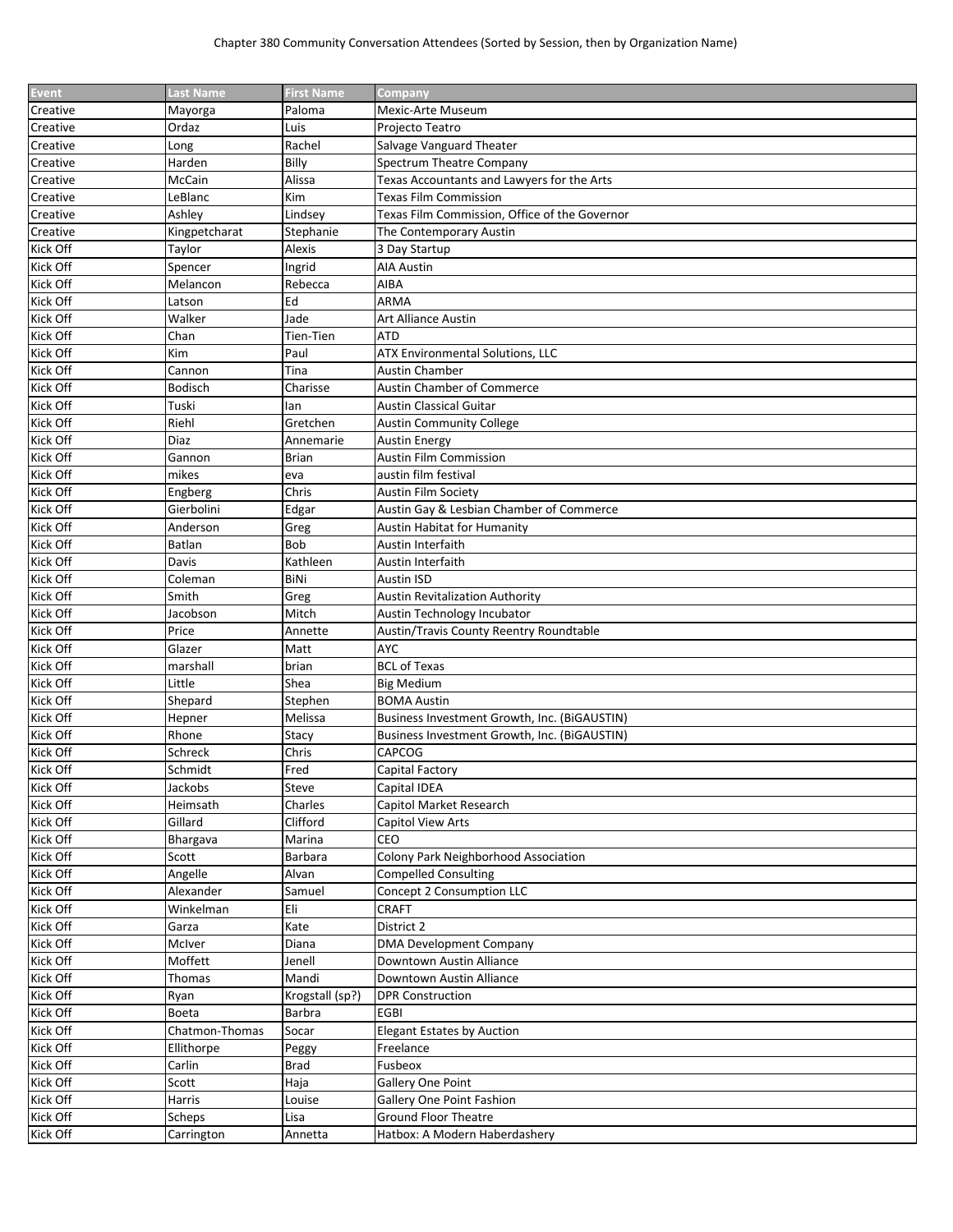| <b>Event</b>                      | <b>Last Name</b> | <b>First Name</b> | <b>Company</b>                                 |
|-----------------------------------|------------------|-------------------|------------------------------------------------|
| Kick Off                          | Turner           | Lauri             | Hatbox: A Modern Haberdashery                  |
| Kick Off                          | Mejia-Dietche    | Ana               | Healthcare Workforce Alliance of Central Texas |
| Kick Off                          | De Mayo          | Mandy             | HousingWorks Austin                            |
| Kick Off                          | Kizer            | Debbie            | Imagine Art                                    |
| Kick Off                          | Kness            | Kody              | Imagine Art                                    |
| Kick Off                          | Jackson          | Carron            | Independent                                    |
| Kick Off                          | Phelps           | Jason             | Jason Phelps Creates                           |
| Kick Off                          | Millspaugh       | Jennifer          | JES Millspaugh Consulting                      |
| Kick Off                          | Flores           | Mario             | Law Office of Mario Flores                     |
| Kick Off                          | McGehee          | Judson            | Liftfund                                       |
| Kick Off                          | May              | Clifford          | Longbow Real Estate Group                      |
| Kick Off                          | Blaine           | Josh              | <b>Manor Road Merchants Association</b>        |
| Kick Off                          | Martell          | Michele           | Martell Media House                            |
| Kick Off                          | Orozco           | Sylvia            | Mexic-Arte Museum                              |
| Kick Off                          | Henderson        | Mary              | <b>MHA</b>                                     |
| Kick Off                          | Diaz             | Esther            | Multicultural Refugee Coalition                |
| Kick Off                          | McDonnell        | Matt              | Notley                                         |
| Kick Off                          | Covo             | Christopher       | PJS of Texas, Inc.                             |
| Kick Off                          | Prince           | Heath             | Ray Marshall Center                            |
| Kick Off                          | King             | David             | Retired                                        |
|                                   |                  |                   | SAIVA                                          |
| Kick Off<br>Kick Off              | Saxena           | Shubhada          |                                                |
|                                   | Small            | Diana             | Salvage Vanguard Theater                       |
| Kick Off                          | Morris           | Catherine         | Samsung                                        |
| Kick Off                          | Angelle          | Alvan             | Spectrum Theatre Company                       |
| Kick Off                          | Harden           | Billy             | Spectrum Theatre Company                       |
| Kick Off                          | Steglich         | Ryan              | <b>Steglich Consulting</b>                     |
| Kick Off                          | Garcia           | Vesta             | <b>Stitch Texas</b>                            |
| Kick Off                          | Stevens          | Kristopher        | Stitch Texas                                   |
| Kick Off                          | McCain           | Alissa            | Texas Accountants and Lawyers for the Arts     |
| Kick Off                          | Harper           | Joe               | Texas State SBDC                               |
| Kick Off                          | Taylor           | Donna             | Texas State SBDC                               |
| Kick Off                          | Bingham          | A.J.              | The Bingham Group, LLC                         |
| Kick Off                          | Rhodes-Patterson | Cynthea           | The Home Depot Technology Center               |
| Kick Off                          | Traeger          | Zac               | The Museum of Human Achievement                |
| Kick Off                          | Nims             | Adam              | <b>Trammell Crow Company</b>                   |
| Kick Off                          | Fink             | Allison           | <b>Travis County</b>                           |
| Kick Off                          | Delp             | Bo                | <b>Workers Defense</b>                         |
| Kick Off                          | On               | Anonymous         |                                                |
| Non-Profit/Social Enterpr Pratt   |                  | Kelly             | 3 Day Startup                                  |
| Non-Profit/Social Enterpr Taylor  |                  | Alexis            | 3 Day Startup                                  |
| Non-Profit/Social Enterpr Nill    |                  | Ryan              | <b>ACBA</b>                                    |
| Non-Profit/Social Enterpr Spencer |                  | Ingrid            | AIA Austin                                     |
| Non-Profit/Social Enterpr Carr    |                  | Shannon           | <b>Austin Area Mental Health Consumers</b>     |
| Non-Profit/Social Enterpr Taylor  |                  | Callie            | <b>Austin Chamber of Commerce</b>              |
| Non-Profit/Social EnterprO'Connor |                  | Ashleigh          | Austin Young Chamber                           |
| Non-Profit/Social Enterpr Lotz    |                  | Christi           | <b>Ballet Austin</b>                           |
| Non-Profit/Social Enterpr Valdez  |                  | Raguel            | <b>BCL of Texas</b>                            |
| Non-Profit/Social Enterpr Beckman |                  | Diane             | <b>BECD Vocational Services</b>                |
| Non-Profit/Social Enterpr Little  |                  | Shea              | <b>Big Medium</b>                              |
| Non-Profit/Social EnterprAldridge |                  | Malika            | Bleu Lotus Project                             |
| Non-Profit/Social Enterpr Wright  |                  | Mitzi             | <b>Bleu Lotus Project</b>                      |
| Non-Profit/Social Enterpr Hepner  |                  | Melissa           | Business Investment Growth, Inc. (BiGAUSTIN)   |
| Non-Profit/Social Enterpr Rhone   |                  | Stacy             | Business Investment Growth, Inc. (BiGAUSTIN)   |
| Non-Profit/Social Enterpr Victor  |                  | Lynette           | Business Investment Growth, Inc. (BiGAUSTIN)   |
| Non-Profit/Social EnterprGillard  |                  | Clifford          | <b>Capitol View Arts</b>                       |
| Non-Profit/Social EnterprAngelle  |                  | Alvan             | <b>Compelled Consulting</b>                    |
| Non-Profit/Social Enterpr Garza   |                  | Kate              | District 2                                     |
| Non-Profit/Social Enterpr Boeta   |                  | Barbra            | <b>EGBI</b>                                    |
| Non-Profit/Social Enterpr Sulit   |                  | Rommel            | Forge Craft Architecture + Design              |
| Non-Profit/Social Enterpr De Mayo |                  | Mandy             | HousingWorks Austin                            |
|                                   |                  |                   |                                                |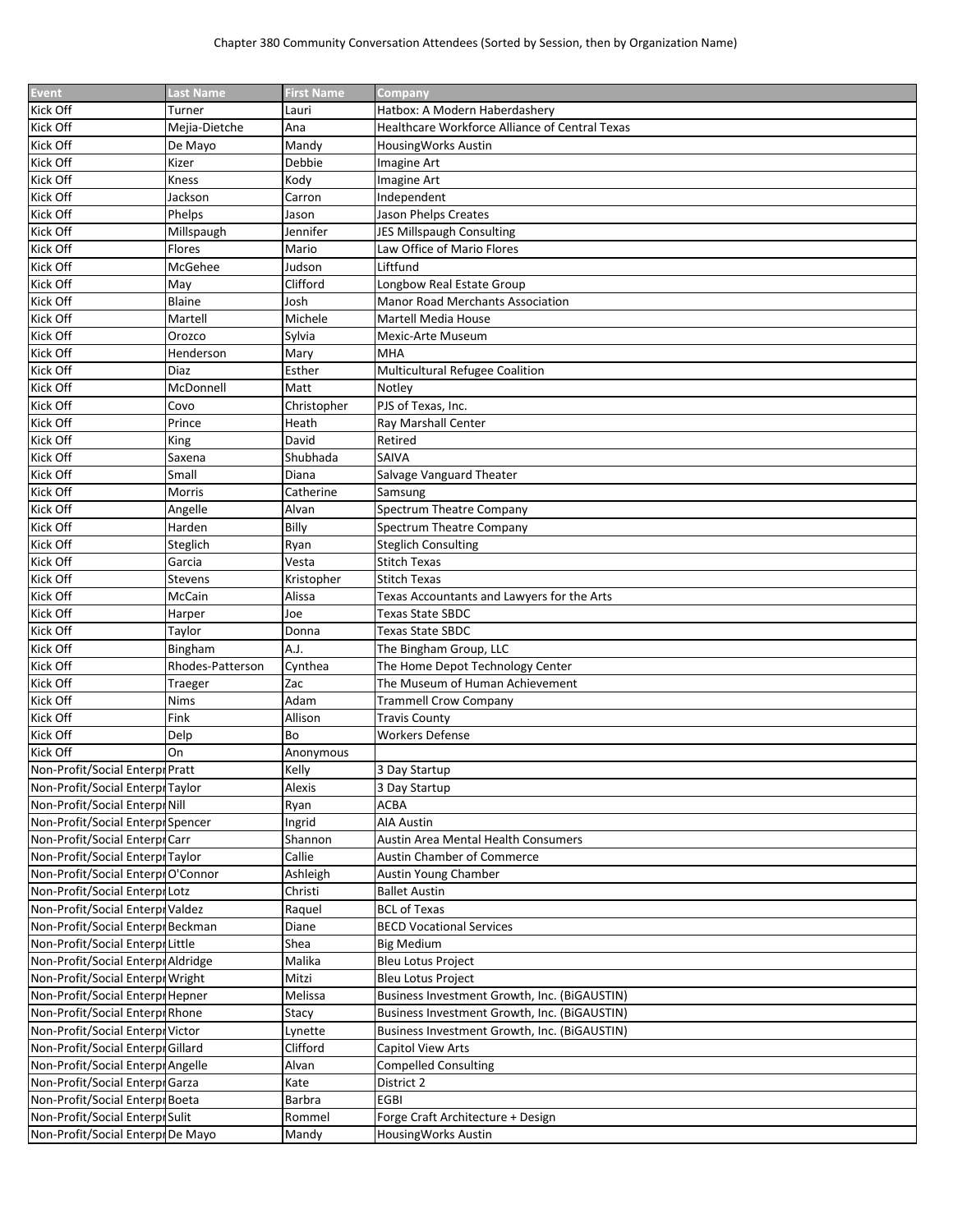| Event                              | <b>Last Name</b> | <b>First Name</b> | Company                                                  |
|------------------------------------|------------------|-------------------|----------------------------------------------------------|
| Non-Profit/Social Enterpr Kizer    |                  | Debbie            | Imagine Art                                              |
| Non-Profit/Social Enterpr Kness    |                  | Kody              | Imagine Art                                              |
| Non-Profit/Social Enterpr Phillips |                  | Ashley            | Impact Hub Austin                                        |
| Non-Profit/Social Enterpr Steglich |                  | Ryan              | Junior Achievement                                       |
| Non-Profit/Social Enterpr Storke   |                  | Kimo              | <b>KAS Consulting Group</b>                              |
| Non-Profit/Social Enterpr McGehee  |                  | Judson            | Liftfund                                                 |
| Non-Profit/Social EnterprOrozco    |                  | Sylvia            | Mexic-Arte Museum                                        |
| Non-Profit/Social Enterpr Johnson  |                  | Liz               | Non Profit Professional                                  |
| Non-Profit/Social Enterpr Strong   |                  | Mike              | re:3D                                                    |
|                                    |                  |                   |                                                          |
| Non-Profit/Social Enterpr Saxena   |                  | Shubhada          | SAIVA                                                    |
| Non-Profit/Social Enterpr Stewart  |                  | Sandy             | <b>Tapestry Dance Company</b>                            |
| Non-Profit/Social Enterpr Traeger  |                  | Zac               | The Museum of Human Achievement                          |
| Non-Profit/Social EnterprAyala     |                  | Melissa           | <b>Waller Creek Conservancy</b>                          |
| Non-Profit/Social Enterpr Mohamed  |                  | Mortada           | World Affairs Council of Austin                          |
| <b>Real Estate</b>                 | Smith            | Scott             | Austin Chamber of Commerce                               |
| Real Estate                        | Kunik            | Daryl             | <b>Central Austin Mgmt Group</b>                         |
| Real Estate                        | Henderson        | Mary              | Mary Henderson Associates, LLC                           |
| <b>Real Estate</b>                 | Covo             | Chris             | PJS of Texas, Inc.                                       |
| <b>Real Estate</b>                 | Steglich         | Ryan              | Springdale General                                       |
| <b>Real Estate</b>                 | Bingham          | A.J.              | The Bingham Group, LLC                                   |
| <b>Real Estate</b>                 | Normington       | Mick              |                                                          |
| <b>Small Business</b>              | Samuel           | Nicholas          | AngelouEconomics                                         |
| <b>Small Business</b>              | Cannon           | Tina              | Austin Chamber                                           |
| <b>Small Business</b>              | Batlan           | Robert            | Austin Interfaith                                        |
| <b>Small Business</b>              | Glazer           | Matt              | AYC                                                      |
| <b>Small Business</b>              | Wright           | Mitzi             | <b>Bleu Lotus Project</b>                                |
| <b>Small Business</b>              | Hepner           | Melissa           | Business Investment Growth, Inc. (BiGAUSTIN)             |
| <b>Small Business</b>              | Hung             | Derrick           | Business Investment Growth, Inc. (BiGAUSTIN)             |
| <b>Small Business</b>              | Montezuma        | Michael           | Business Investment Growth, Inc. (BiGAUSTIN)             |
| <b>Small Business</b>              | Alexander        | Samuel            | Concept 2 Consumption LLC                                |
| <b>Small Business</b>              | Winkelman        | Eli               | <b>CRAFT</b>                                             |
| <b>Small Business</b>              | <b>Boeta</b>     | Barbra            | <b>EGBI</b>                                              |
|                                    | Sulit            |                   |                                                          |
| <b>Small Business</b>              |                  | Rommel            | Forge Craft Architecture + Design                        |
| <b>Small Business</b>              | Rios             | Chris             | <b>GAHCC</b>                                             |
| <b>Small Business</b>              | Scott            | Haja              | Gallery One Point                                        |
| <b>Small Business</b>              | Harris           | Louise            | Gallery One Point Fashion                                |
| <b>Small Business</b>              | Carrington       | Annetta           | Hatbox: A Modern Haberdashery                            |
| <b>Small Business</b>              | Turner           | Lauri             | Hatbox: A Modern Haberdashery                            |
| <b>Small Business</b>              | Millspaugh       | Jennifer          | <b>JES Millspaugh Consulting</b>                         |
| <b>Small Business</b>              | McGehee          | Judson            | Liftfund                                                 |
| <b>Small Business</b>              | May              | Clifford          | Longbow Real Estate Group                                |
| <b>Small Business</b>              | Blaine           | Josh              | Manor Road Merchants Association                         |
| <b>Small Business</b>              | Fields           | Kristen           | mmmpanadas                                               |
| <b>Small Business</b>              | King             | David             | Retired                                                  |
| <b>Small Business</b>              | Garza            | Miguel            | Siete Foods                                              |
| <b>Small Business</b>              | Gilbreath        | Genevieve         | <b>SKU</b>                                               |
| <b>Small Business</b>              | Wynne Ressler    | Shari             | <b>SKU</b>                                               |
| <b>Small Business</b>              | Harper           | Joe               | Texas State University Small Business Development Center |
| <b>Small Business</b>              | Chevalier        | Joi               | The Cook's Nook                                          |
| <b>Small Business</b>              | hoffpauir        | patty             | the garden room                                          |
| <b>Small Business</b>              | King             | David             |                                                          |
| <b>Small Business</b>              | Taylor           | Donna             |                                                          |
| Workforce                          | Mellor           | William           | AngelouEconomics                                         |
| Workforce                          | Teo              |                   | Austin Chamber of Commerce                               |
| Workforce                          |                  | Kwee Lan          |                                                          |
|                                    | Riehl            | Gretchen          | <b>Austin Community College</b>                          |
| Workforce                          | Batlan           | Robert            | Austin Interfaith                                        |
| Workforce                          | Davis            | Kathleen          | Austin Interfaith                                        |
| Workforce                          | Price            | Annette           | Austin/Travis County Reentry Roundtable                  |
| Workforce                          | Shepard          | Stephen           | <b>BOMA Austin</b>                                       |
| Workforce                          | Hepner           | Melissa           | Business Investment Growth, Inc. (BiGAUSTIN)             |